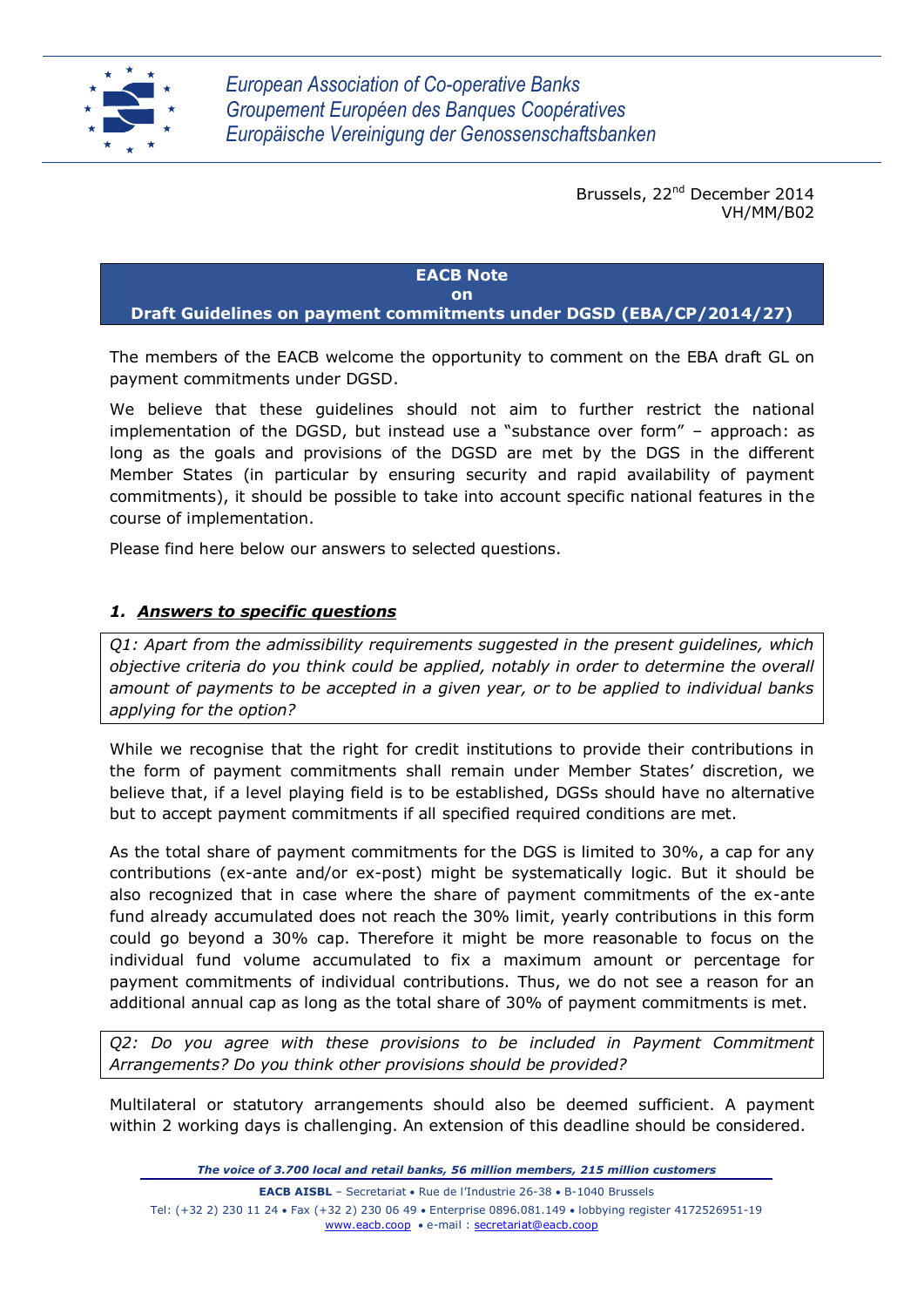

*Q3: Do you agree that a credit institution should pay in cash the Payment Commitment Amount, when its obligation becomes due, within 2 working days at the latest?*

We think that the setting a payment horizon of 2 working days is disproportionate. Payment commitments should be considered to be of the same nature of deposits or investments. Therefore a shorter period for the transformation into cash of this form of ex-ante funding seems unreasonable. The deadline of 2 days should be extended.

The funds shall be made ready for payments to depositors within the period set down in Art. 8(1) DGSD. The readiness of funds should be aligned with the general rule.

With regard to the actual procedure for the realisation of the payment commitment, we believe that a less formalistic approach should be preferred (see above).

Moreover, with regard to Art.  $12(d)(v)$ , the draft GL should better clarify which events might fulfil the obligation to accelerate the enforcement of the payment. In particular, a reference to unspecified "reorganization measures" seems to be too far reaching if not appropriately curtailed. For instance, a link to Art. 51 BRRD could be an appropriate limitation in terms of these GL. Any other reorganization should be subject to further negotiations and dialogue between the DGS and the institution to ensure the recoverability of all contributions to the fund (including payment commitments). But it cannot be seen as an enforceable event, as these kind of measures are part of common business activities and hence are the individual responsibility of any institution.

*Q4: Do you agree with the option left to the DGS to enter into a Security Financial Collateral Arrangement (full ownership remains with the credit institution) or a Title Transfer Financial Collateral Arrangement (full transfer of ownership)?*

We prefer the Security Financial Collateral Arrangement. The ownership shall remain with the credit institution. Anyhow it should be under the responsibility of the DGS to provide for the options.

In addition, Part 3 should envisage that the existence of a payment commitment is linked to the risk that a credit institution contributes to the respective DGS. For instance, a payment commitment may terminate without settlement in situations where the credit institution no longer has any deposits that are covered by the respective DGS as when it discontinues its deposit collection activity. In this case the termination of a payment commitment appears to be justifiable under a "going concern" assumption. In the same way the guidelines should clarify payment commitments can be reduced or even terminated to reflect the actual current exposure contribution of a credit institution.

*Q5: Do you think other requirements about the choice of the custodians should be provided under these guidelines?*

We do not see the need for further requirements.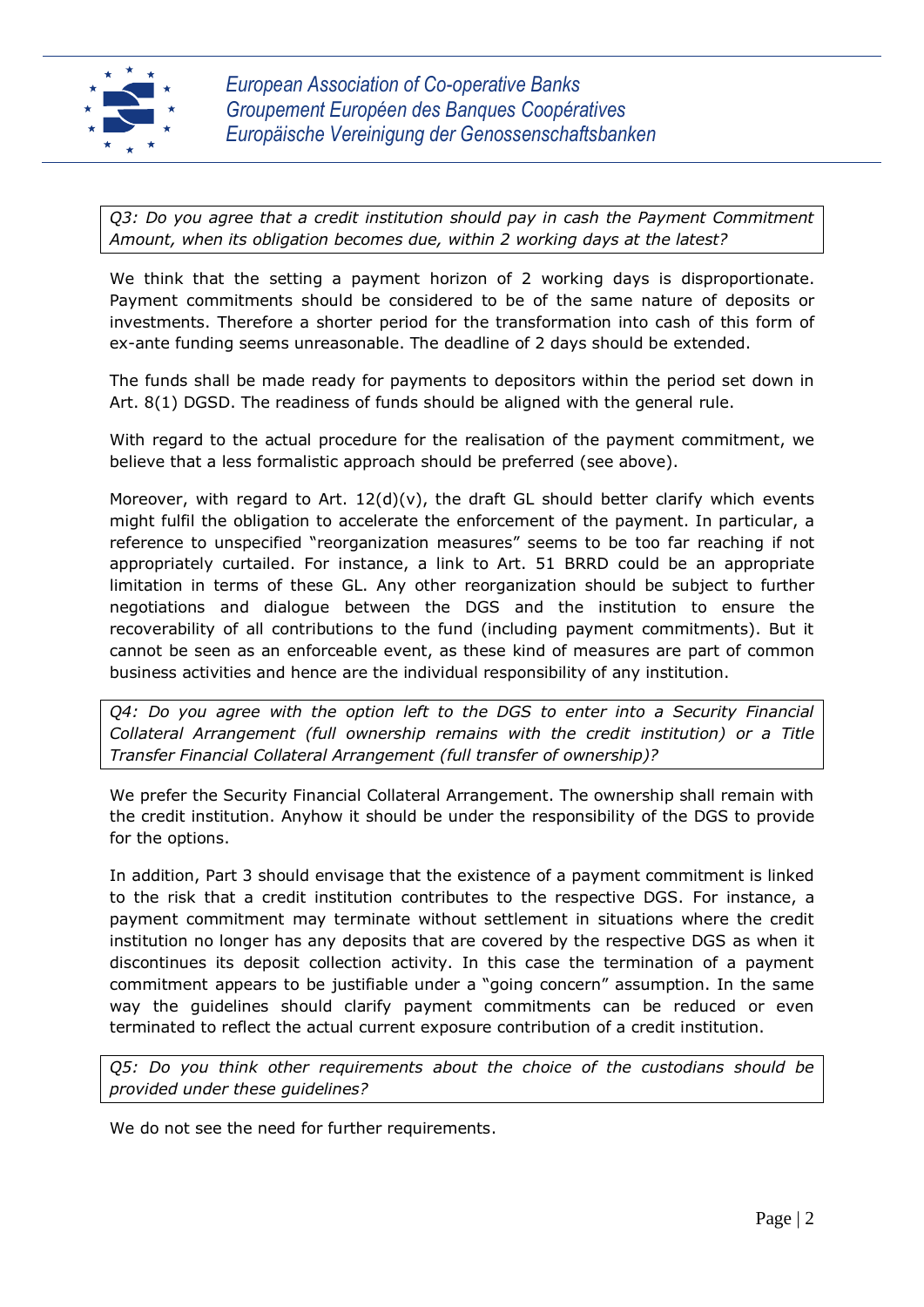

*Q6: Do you agree on the requirements suggested for the eligibility of collateral? Would you suggest other limits on concentration in exposures?*

Yes, however the criteria to be determined by the DGSs and designated authorities should not be too burdensome. No other limit on concentration exposures is needed.

*Q7: Do you consider appropriate not to consider the currency of issuance when determining whether debt instruments are correlated to an event of DGS pay-out, be it inside or outside the euro area?*

---

*Q8: Do you consider that the proposed wording correctly applies the concept of proportionality, or whether some limits to concentration should be envisaged also for smaller, locally operating banks?*

---

*Q9: Do you agree with the criteria on the eligibility of the collateral provided in this Part 6? Do you think other requirements should be provided in these guidelines on this issue?*

---

*Q10: Do you agree with the criteria on the haircut provided in this Part 7? Do you think there are other requirements which should be provided under these guidelines about this issue?*

In general we question the admissibility of haircuts on low risk assets as we do not see a specific requirement stemming from the DGSD. Haircuts seem particularly disproportionate in cases where low risk assets are provided as collateral and do not consist of debt securities as defined in Art. 336 CRR, but for instance of assets that are not affected by market risks, such as deposits. It should be highlighted that the assets in question do not bear high risks, for which the application of haircuts would instead be justified.

It seems that a potential mismatch could emerge between low-risk items as payment commitments and low-risk items invested from cash payments. In fact, according to Art. 10(7) DGSD, the available financial means of DGSs shall be invested in a low-risk and sufficiently diversified manner. In that case it seems that no haircuts would be demanded. On the other hand if the same low-risk asset are delivered via a payment commitment a DGS would have to apply an haircut.

Thus to avoid such mismatches we recommend a deletion of the haircut treatment.

Finally, we do not think there are other requirements which should be provided about this issue.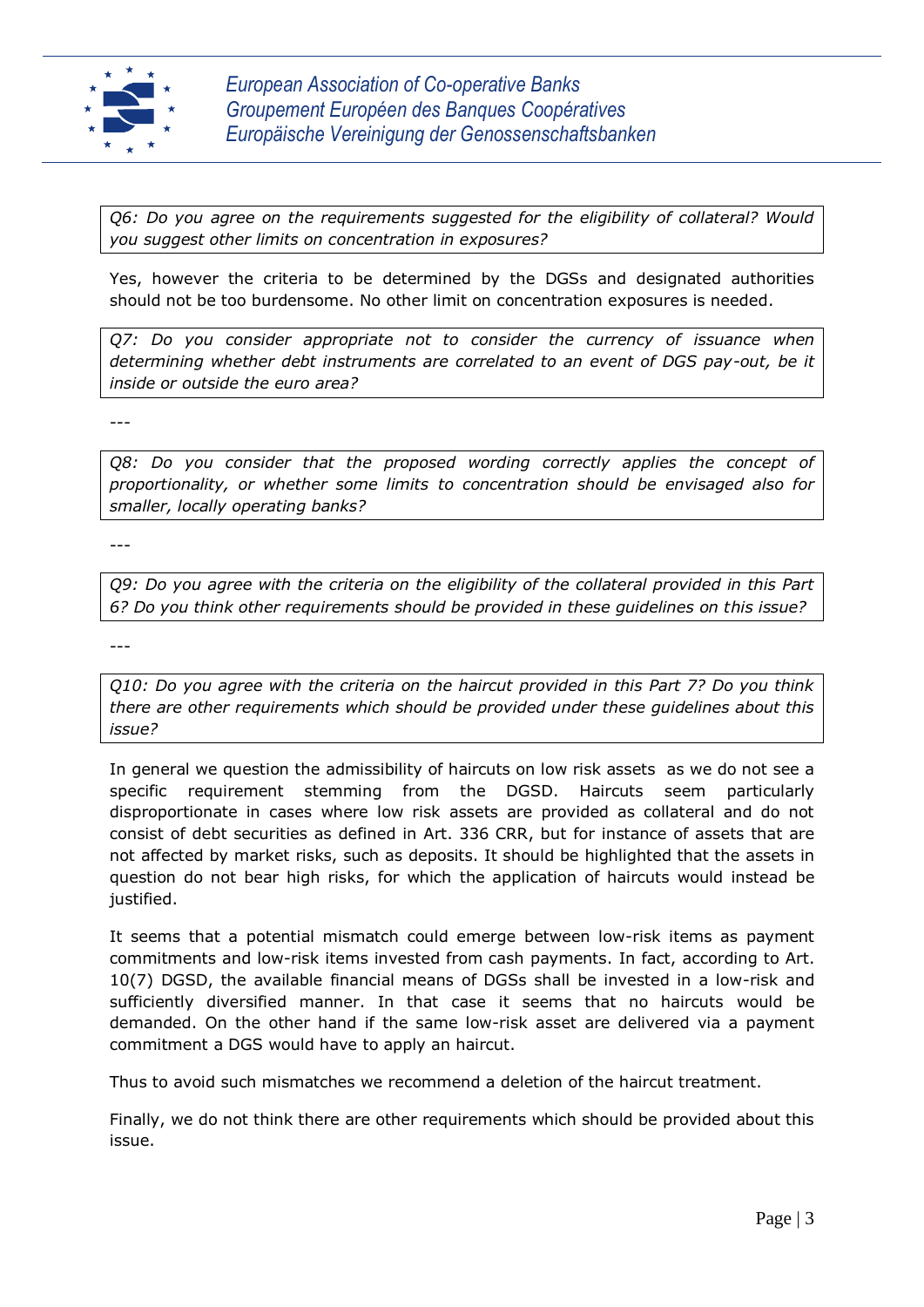

*Q11: Do you agree with the prudential approach suggested? Would you suggest further details on the methodology to be applied, and if so which ones?*

We appreciate that the EBA-Guidelines do not explicitly impose a defined accounting treatment for payment commitments. However many of the terms and conditions specified in the draft GL seem to point in the direction of an inevitable full provisioning of these items in the balance sheet (as a liability, or with the collateral arrangement reflected as a full cost), which would vastly hamper the actual recourse to these instruments and not be in line with the spirit of level 1 legislation.

We understand the EBA standpoint, recognising payment commitments under the DGSD as a source of ex-ante funding, and aiming to avoid any incentives to prefer this form of payment over cash. However, the prudential treatment should also reflect the different economic basis of cash contributions (i.e. P&L) and that of payment commitments. In addition, in particular the unconditionality of the right for DGSs to call payments at once (para. 5(iii), 11(b)) would lead to conclude that payment commitment cannot in fact qualify as a contingent liability and would instead turn them into very expensive instruments due to: full balance sheet provisioning, collateral management costs, haircuts imposed on the low risk assets.

We welcome the fact that during the public hearing the EBA clarified that it is not in its intention to prescribe an accounting treatment for payment commitments.

However, we believe that the unconditional right for a DGS to claim the cashing in of payment commitments without any specific trigger or condition to be fulfilled would lead to see such instruments as full liabilities. In addition, such unconditional demand seems unnecessary as each payment commitment is already secured by low risk assets, such as even cash deposits, that would prevent any increase of funding risk for the DGS.

Thus, the guidelines should foresee that the payment of payment commitments by a credit institution can only be required following a pre-defined trigger event introducing contingency upon a future determinable event for which the likelihood of its occurrence can be assessed.

In this respect, for instance, a mechanism taking into account the probability for the instruments to be called upon within a given time horizon (e.g. one year) for their recognition as on-balance sheet items, could be envisaged. The DGS and the competent authorities would in fact have the means to assess potential situations of risk ahead of the materialisation of a trigger event. In this sense the possibility to conclude each year the Payment Commitment Arrangement, or to renew and supplement a master arrangement (para. 10), could take into due account different scenarios and evaluate the contingency of the payment commitment.

It should also be reminded that under the BRRD and the SRM there would be no mandate for EBA to develop a regulatory product on payment commitments. Thus the EBA should bear in mind that defining very restrictive rules for payment commitments under the